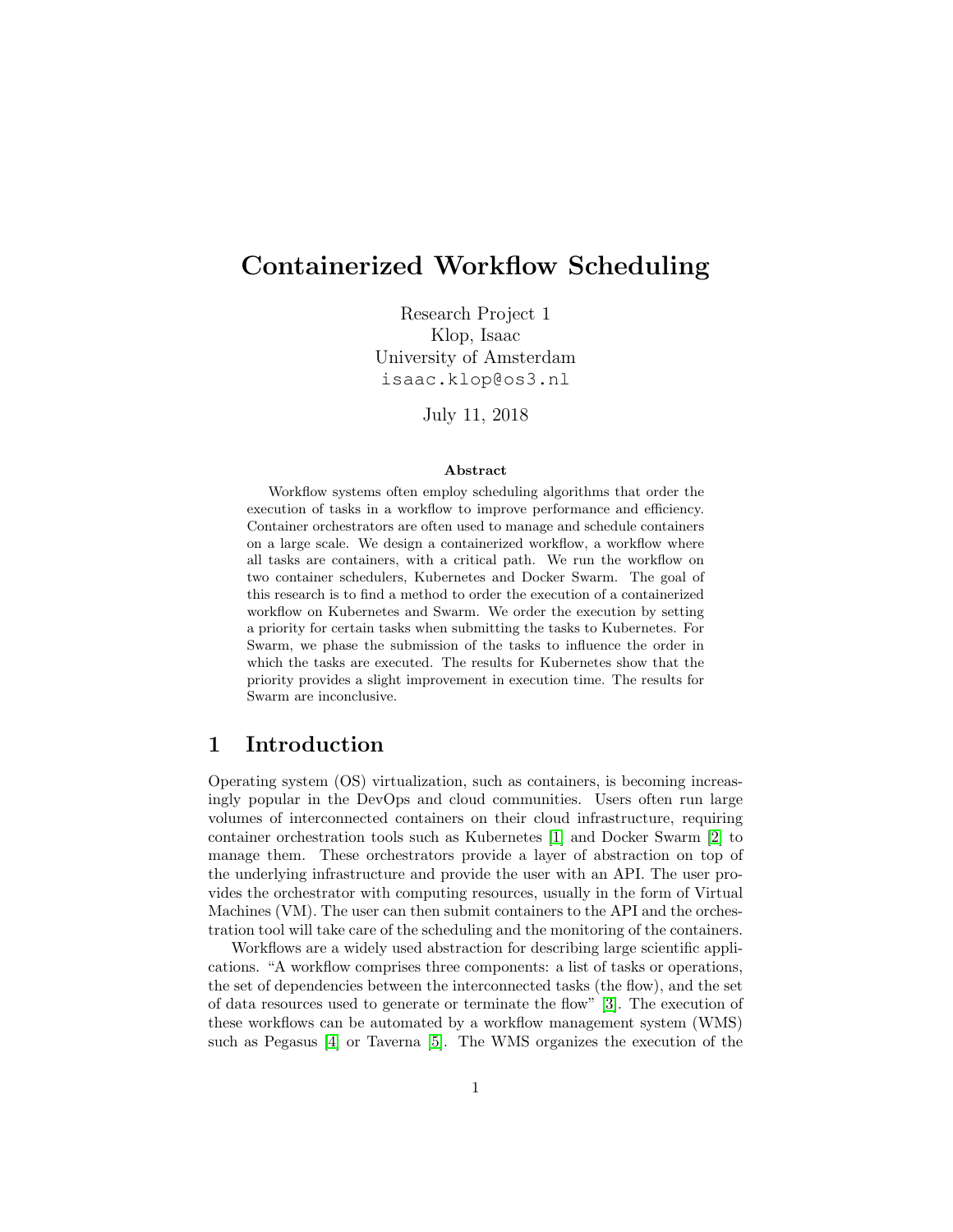workflows, taking into account the flow of the workflow and the resources needed for the execution.

The benefits of containers can also be reaped in scientific workflow applications [\[6\]](#page-9-5). Some WMSs already provide operators that use containers. However, there is little work done in combining the scheduling algorithms in WMSs and the scheduling algorithms in container orchestrators. Currently there is no standard or specification for interfacing WMSs and container orchestrators.

#### Research Question

The main task of a container scheduler is to schedule containers on a set of computing nodes. The logic of the scheduler is aimed at finding the right node for each container. Container schedulers have different strategies and different algorithms that they use, but the logic is always aimed "downward" towards the infrastructure. The container scheduler does not take the context of the containerized task into account. In the case of workflows this means that the container scheduler is not aware that other tasks may be dependent on the task inside the container or that the task itself may be dependent on other tasks.

Not only dependencies, but also ordering is an inherent part of workflows. Workflow systems often employ scheduling algorithms that order the execution of tasks to improve the performance of a workflow by improving its efficiency [\[7\]](#page-9-6). If we are to employ the same scheduling algorithms when executing workflows on container schedulers we need a way to influence the order in which the containerized tasks are scheduled. The research question of this project is:

> How can we order the execution of a containerized workflow on a container scheduler?

# 2 Related Work

There have been successful attempts to incorporate container scheduling in workflows. Zheng et al. [\[8\]](#page-10-0) connected Makeflow [\[9\]](#page-10-1) (a WMS) and Mesos [\[10\]](#page-10-2) (a container scheduler) to run a large bioinformatics workflow. Zheng et al. explore the possibility of running scientific workflows on a container-based scheduling platform. They implement a batch job system for Mesos and connected it to Makeflow and Work Queue [\[11\]](#page-10-3).

Applatix recently introduced Argo, an open source container-native workflow engine for Kubernetes [\[12\]](#page-10-4). Argo expands on Kubernetes as a custom resource definition [\[13\]](#page-10-5). It is designed around running workflows of containerized tasks on Kubernetes. Argo is, however, limited to Kubernetes as its container scheduler.

Apache Airflow is a workflow system sponsored by the Apache Incubator [\[14\]](#page-10-6). "Airflow is a platform to programmatically author, schedule and monitor workflows." Airflow is currently developing an integration with Kubernetes as shown in this [\[15\]](#page-10-7) open Jira ticket.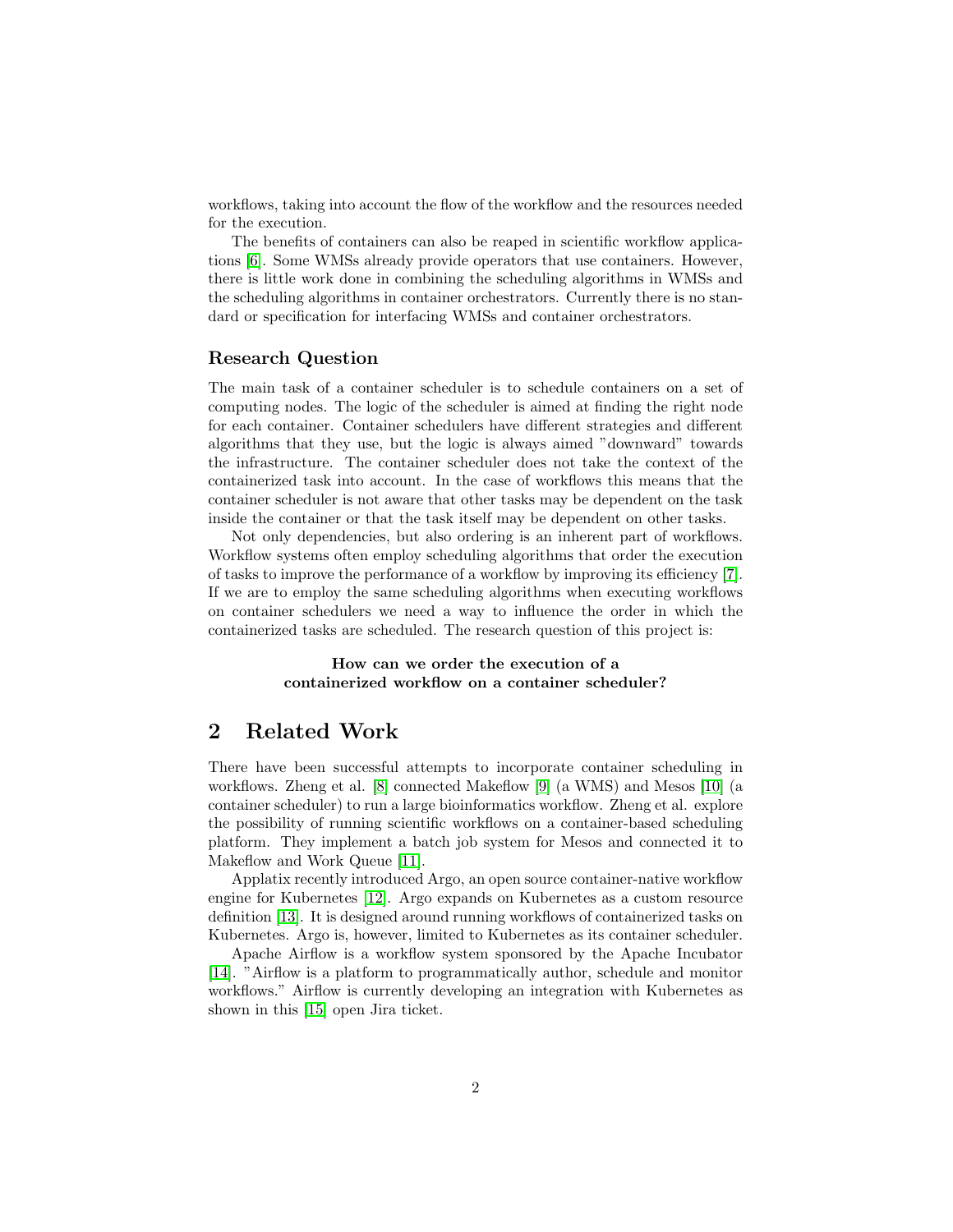### 3 Method

For the experiments we pick two container schedulers: Docker Swarm and Kubernetes. For each scheduler we set up a small cluster of 5 nodes with 1 vCPU and 1GB of RAM. For Swarm, we use Docker version 18.03.1-ce and for Kubernetes we use version 1.10.5.

We design a workflow consisting of containerized tasks. For the tasks we create a simple Python application that uses Stress [\[16\]](#page-10-8) to emulate CPU and memory usage for a given amount of time. We then package this application in a Docker container. This gives us a containerized task for which we can set the resource use and duration. We can set different parameters for each individual task in the workflow. The container starts CPU cycles and allocates memory based on the parameters with which the container is run. The source code of the Python application can be viewed on GitHub [\[17\]](#page-10-9).

We design the workflow based on two requirements: It should have an identifiable critical path [\[18\]](#page-10-10) and its resource requirements should exceed the capacity of the cluster. We design the workflow and its critical path in such a way that the order in which the tasks are executed should have an effect on the total execution time of the workflow. By exceeding the resources of the cluster, we make sure that the scheduler cannot execute all tasks in parallel. This forces the scheduler to make decisions on the order of the tasks.

We then execute the workflow based on two scheduling approaches: Batch and Critical Path. In batch, we identify which tasks are ready to be scheduled (have all dependencies met) and immediately schedule them on the container schedulers. In batch, we do not influence the order in which the tasks are scheduled. In the case of critical path we do influence the order in which the ready tasks are executed, specifically to prioritize the tasks of the critical path.

We measure the execution time of our workflow from start to finish, to assess the effectiveness of the different scheduling approaches and whether the ordering of tasks has a noticeable effect on the execution time.

# 4 Experiment Setup

#### 4.1 The Workflow

The workflow used in the experiments consists of 34 tasks. Figure [1](#page-3-0) shows the structure of the workflow with each node representing a task and each edge representing a dependency. The flow starts with a single preprocessing task. This task is followed by four subflows, three of the subflows have a single task followed by three parallel tasks. The three parallel tasks can only start if the first task of the subflow is completed. The last flow, shown on the bottom of the graph, consists of twenty parallel tasks. The entire workflow ends in a single postprocessing task, this task is dependent on all other tasks in the workflow.

For the experiments we only use the duration and memory parameters, the task will not instruct Stress to do CPU cycles. We set the duration for most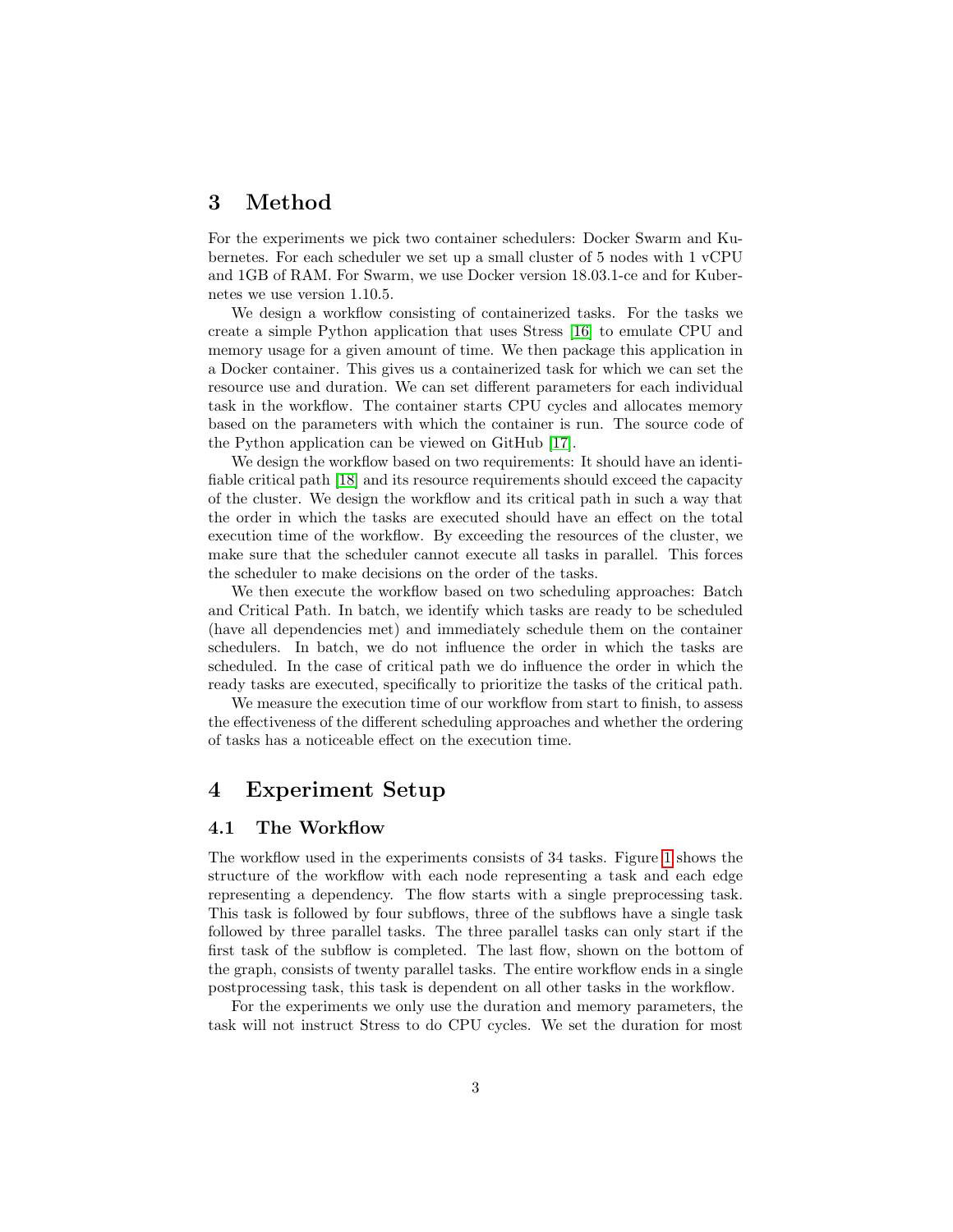of the tasks at 20 seconds and the memory at 500MB as indicated in figure [1](#page-3-0) (green tasks). In order to create a critical path we increase the duration of the tasks of one of the subflows. These 3 blue tasks in figure [1](#page-3-0) have a duration of 90 seconds instead of 20. The red path in figure [1](#page-3-0) shows the critical path.



<span id="page-3-0"></span>Figure 1: Graph of the workflow used in the experiments including resource and duration parameters. The red path is the critical path.

The memory requirements and the number of parallel tasks puts the cluster into a resource constrained state. This forces the container scheduler to make decisions as to the order in which it schedules the tasks.

We set the memory requirements for the first task of the critical path and one other task at 1000MB (yellow tasks in figure [1\)](#page-3-0). Each node in the respective cluster can handle two 500MB tasks in parallel or one 1000MB task. The 1000MB task cannot be scheduled on a node that already contains another task. This makes it more difficult to schedule these tasks which increases the odds of these tasks being scheduled later in the ordering. We expect that this slightly exaggerates the difference between the batch and critical path scheduling approaches.

The pre- and postprocessing tasks have a duration of 5 seconds and a memory requirement of 250MB (orange tasks in figure [1\)](#page-3-0). The dependencies of the workflow state that these two tasks are always executed alone and therefore the parameters are not important. We are interested in the ordering and scheduling of the tasks in between.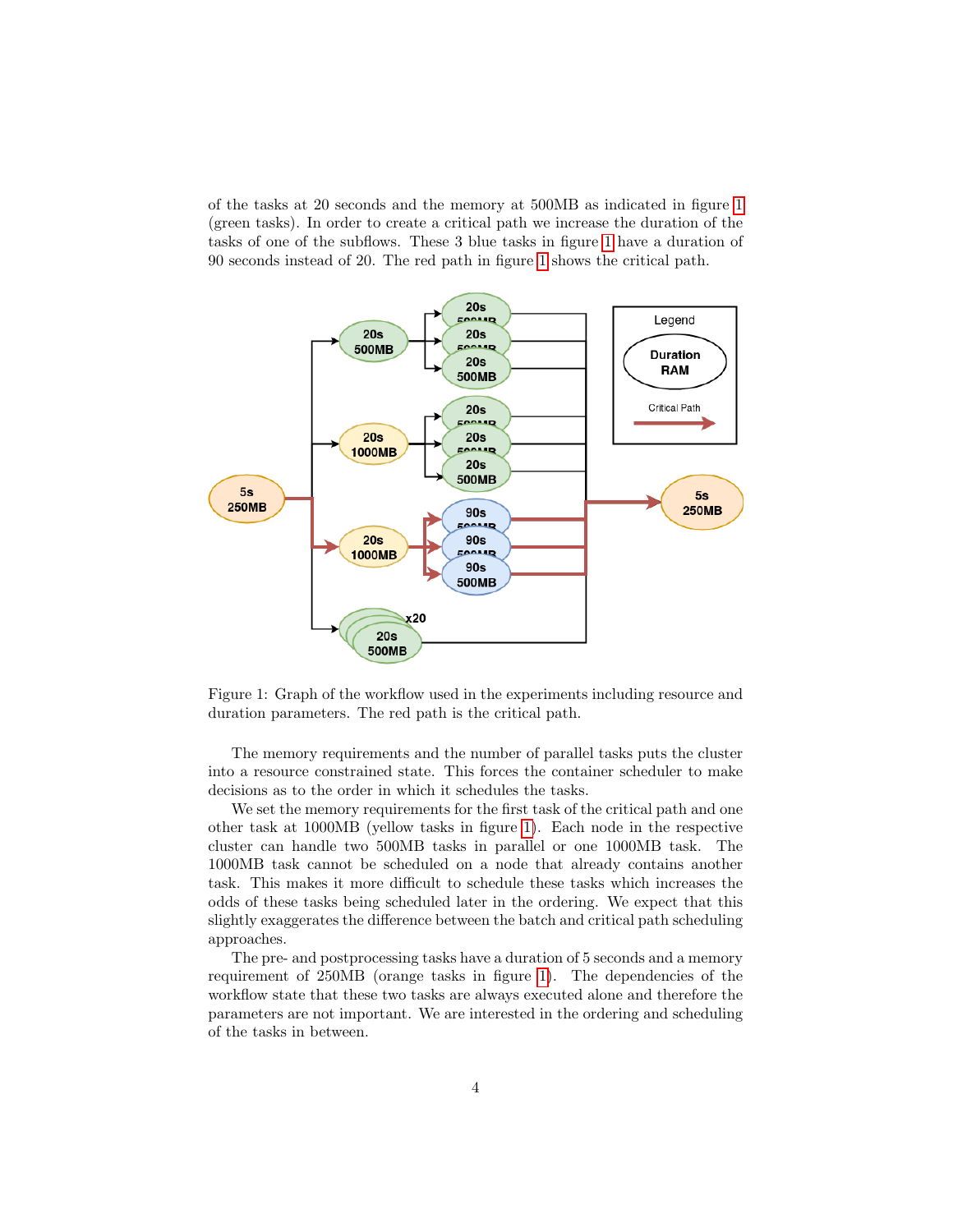#### <span id="page-4-0"></span>Execution Time

Kubernetes does not allow containers to be scheduled on a master node by default. Docker Swarm does allow this. We adhere to these defaults, which leaves 4 worker nodes for Kubernetes and 5 for Swarm. Assuming no overhead and assuming a best case scenario where the critical path is scheduled first, the execution time of the workflow is 130 seconds on Kubernetes and 120 seconds on Swarm as displayed in table [4.1.](#page-4-0) In a worst case scenario where the scheduler schedules the critical path at the last possible moment, the execution time of the workflow is 180 seconds for Kubernetes and 160 for Swarm.

| Scheduler  | Lowest | Highest |
|------------|--------|---------|
| Swarm      | 120s   | 160s    |
| Kubernetes | 130s   | 180s    |

Table 1: Lowest/Highest possible total execution times assuming no overhead.

#### 4.2 Executing the Workflow

Using the Python clients for Swarm and Kubernetes [\[19,](#page-10-11) [20\]](#page-10-12), we create a Python application to execute the workflow on the two container schedulers.

The application submits the containerized tasks to the container scheduler and passes the duration and memory parameters to the container, along with a unique ID. The container starts up Stress and allocates a certain amount of memory for the duration of the task. After Stress returns, the container sets a key (based on the ID) in a Consul [\[21\]](#page-10-13) key value store. After submitting the container, the Python application starts a thread that watches this key in Consul. The thread returns when the key is set, which signals the end of the task.

The Python application manages the dependencies of the workflow. It submits a task as soon as that task's dependencies are met.

Kubernetes has a resource definition called Job [\[22\]](#page-11-0). The containers scheduled using the Job definition are expected to terminate. Most other definitions schedule containers that are not expected to terminate, Kubernetes will continuously try to recover these containers by restarting (rescheduling) them. The Python application uses the Job resource when scheduling tasks on Kubernetes.

Docker Swarm does not have such a resource definition. There is a discussion on this topic in this [\[23\]](#page-11-1) issue on GitHub. Ellis, in a blog, provides two methods of working around this limitation [\[24\]](#page-11-2). One is a Golang CLI that he himself maintains, the other is using the Service resource but with a Restart Policy of None. This prevents Swarm from restarting or rescheduling the container after it finishes. This has the downside that Swarm will not reschedule the container when it stops for any other reason. The Python application uses the latter method as it is easier to implement.

We configure the containers in both Kubernetes and Swarm to reserve the amount of memory the task requires using the respective resource reservation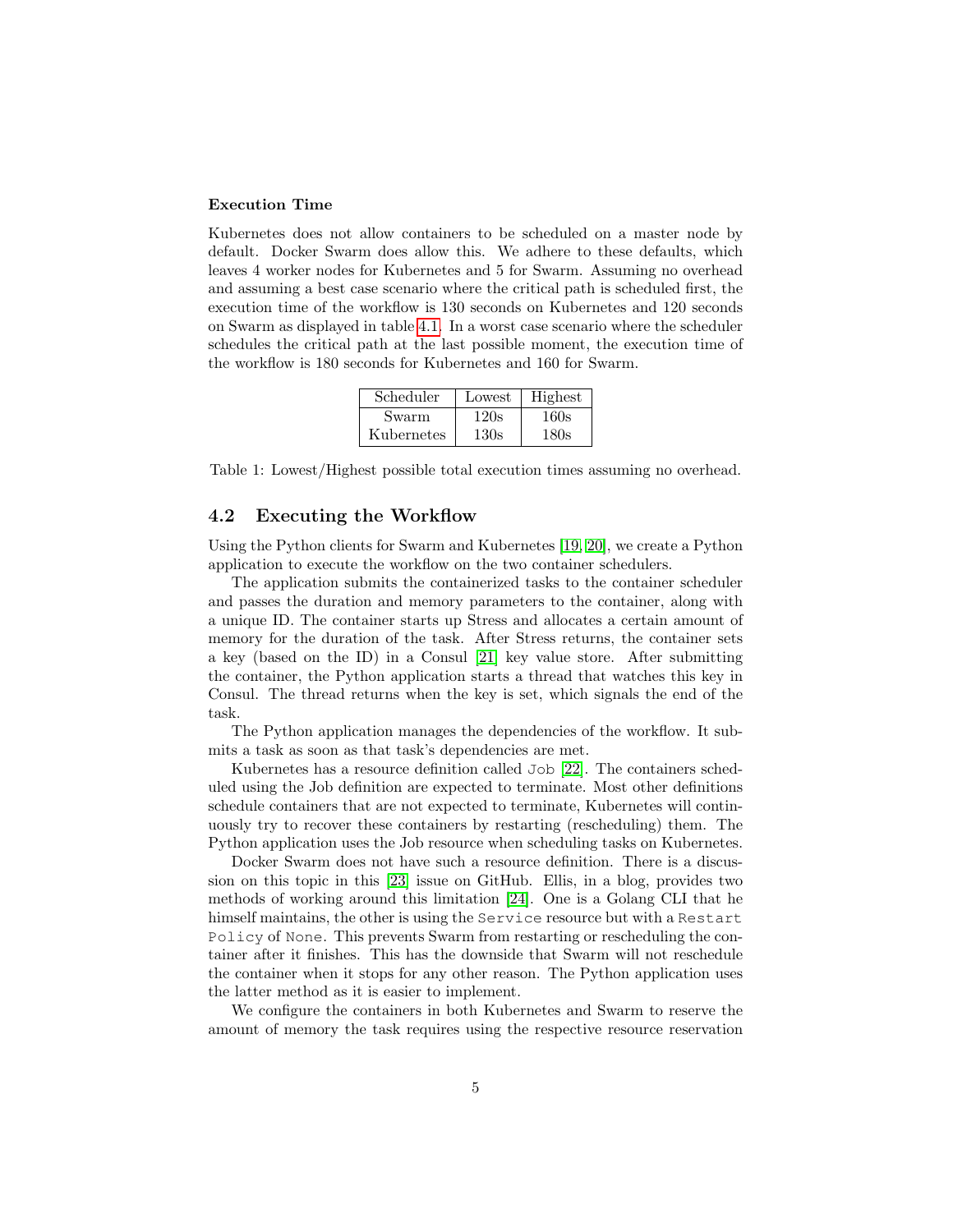flags. The container scheduler uses this knowledge when scheduling the containers, it will make sure that the containers do not directly compete over resources. Both Kubernetes and Swarm do not have a flag for the duration of a container. Even when, as in our experiments, the duration of the task is known beforehand there is no way to indicate this to the container scheduler.

### 5 Analysis

#### 5.1 Ordering

The simplest way to order the execution of the containerized tasks is to submit them in order to the container scheduler. Both Kubernetes and Swarm, however, do no not respect this ordering. We observe that the order in which the containers are scheduled differs from the order in which the containers are submitted. We see that the first containers that are submitted are scheduled somewhat in order, but also here we see unpredictable ordering. It becomes even more unpredictable when the first containers occupy all available nodes. Both Kubernetes and Swarm pick a seemingly random container from the queue as soon as a node becomes available. This makes the container scheduler's queue an unpredictable and unreliable method of ordering the tasks.

Kubernetes has the option of configuring a custom scheduler [\[25\]](#page-11-3). Containers can be configured to use this scheduler. The custom scheduler, however, is invoked when a container has already been taken from the queue. The custom scheduler replaces the logic that decides on which node a container should be scheduled. The custom scheduler is still bound by the same queue limitations of the default scheduler.

Docker Swarm has a configuration option that changes the strategy of the scheduler [\[26\]](#page-11-4). As with Kubernetes, this strategy only affects the way in which nodes are selected for a container. It does not change the behavior of the queue.

Containers can have a priority in Kubernetes [\[27\]](#page-11-5). The priority is an integer and can take many different values, this allows for very fine-grained control over the prioritization of containers. Containers with a higher priority are scheduled before containers with a lower priority. In Kubernetes version 1.10 (the version used for the experiments) Kubernetes also preempts running containers to free up resources for the prioritized container. The preemption can be damaging to the total execution time when it kills running tasks and even more so when it kills tasks that have no graceful way of handling the shutdown. This is fixed in the newer version of Kubernetes (1.11), containers can now have a priority while preemption is disabled. However, the preemption is still enabled by default.

Docker Swarm does not have the ability to set a priority for a service or container. We can influence the order of execution by submitting the tasks of the critical path together with only a part of the other tasks. The remaining part of those tasks can be submitted after the critical path has finished its first task. By waiting for the critical tasks to complete before scheduling the noncritical tasks, we can force Swarm to execute the critical tasks first. The critical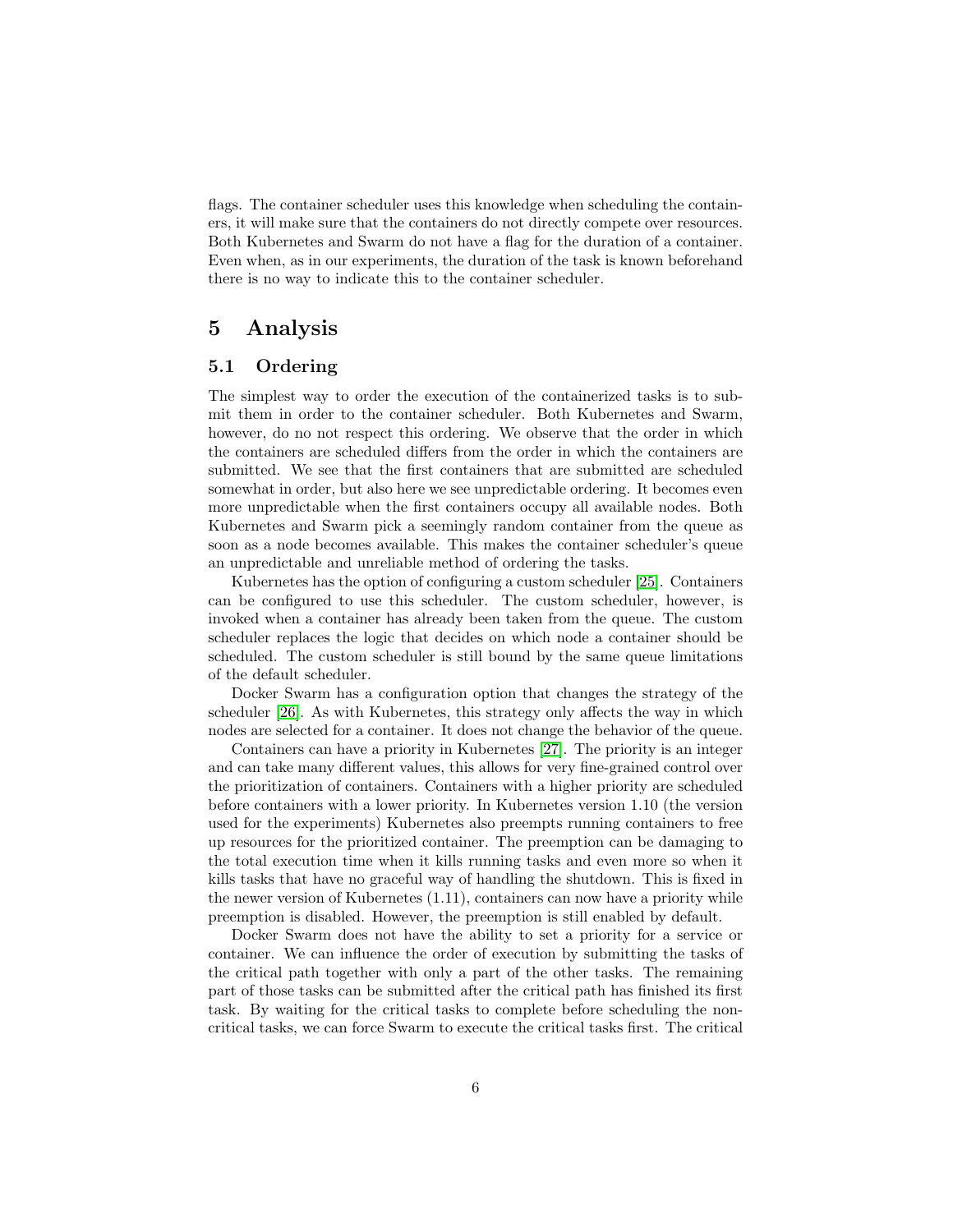tasks alone, however, do not take up all available resources. To overcome this inefficiency, we submit the critical tasks together with a part of the other tasks.

#### 5.2 Results

We run the workflow one hundred times per experiment on the two container schedulers and we measure the average execution time. For Kubernetes we do two experiments: one where we set a higher priority for the fist task of the critical path and one where all tasks have the same priority.

Figure [2](#page-6-0) shows the average execution time for both experiments on Kubernetes. We observe that the execution time, when setting a higher priority for the critical path, is slightly lower at 244 seconds versus 260 seconds without the priority.



<span id="page-6-0"></span>Figure 2: Barplot showing the mean execution time of the workflow on Kubernetes including an indication of 1 standard deviation.

In both experiments we observe a high standard deviation. This is to be expected as there are many different orders in which the workflow can be executed. Even in the experiments with the priority set there are still different orders of execution.

In order to prioritize the critical path in Swarm we hold back some of the 20 parallel tasks shown on the bottom of figure [1.](#page-3-0) We run three experiments: One where we submit all ready containers at once, one where we hold back 5 of the parallel tasks until the first task of the critical path has finished and one where we hold back 10 of the parallel tasks until the first task of the critical path has finished.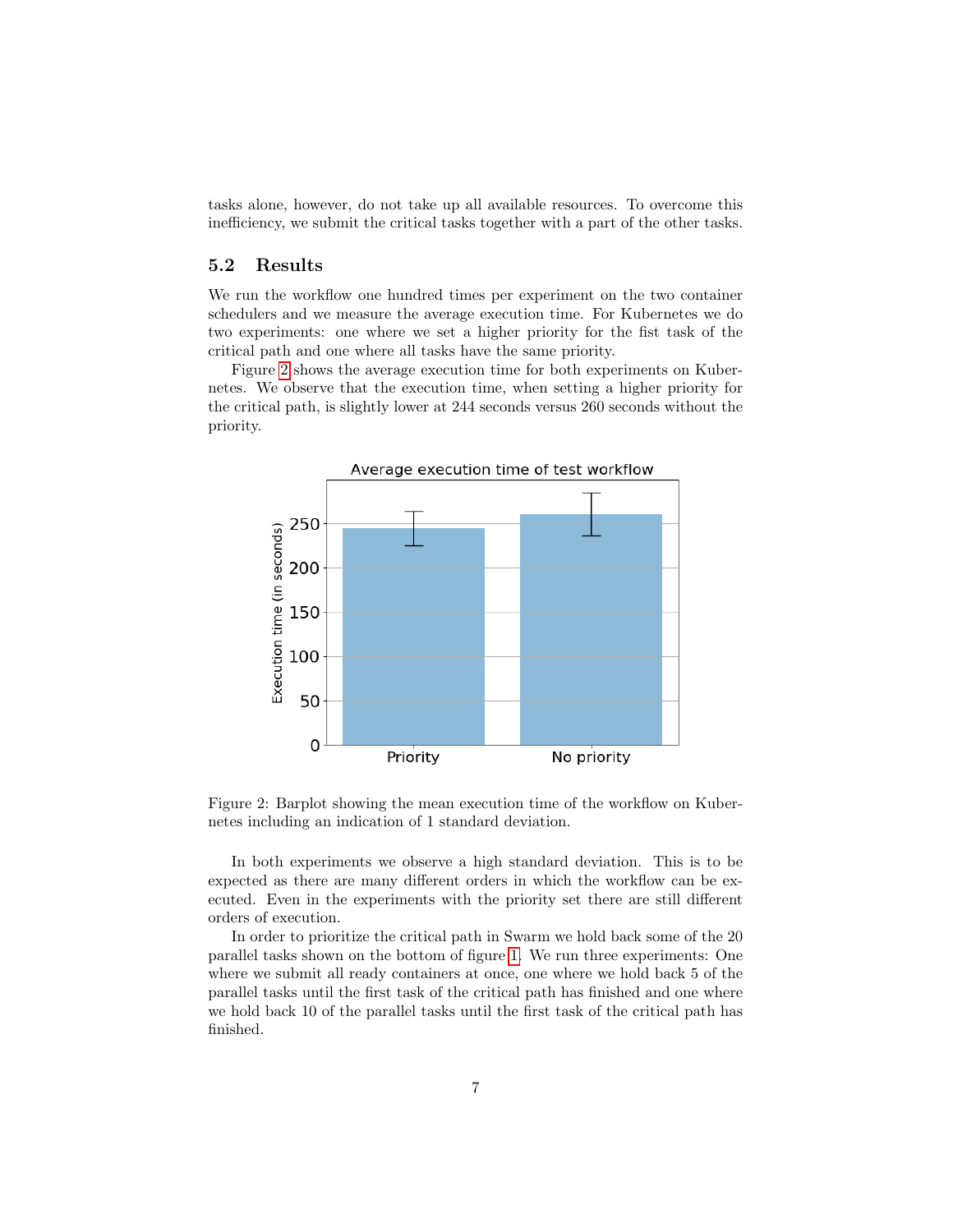

<span id="page-7-0"></span>Figure 3: Barplot showing the mean execution time of the workflow on Swarm including an indication of 1 standard deviation.

Figure [3](#page-7-0) shows the average execution times for the three Swarm experiments. We observe that the average execution time of the batch approach is slightly higher at 287 seconds versus 277 when we hold back 10 of the parallel tasks and 275 seconds when we hold back 5 of those tasks.

We see that the standard deviation is higher than the standard deviation in the Kubernetes experiments. Part of this difference can be explained by Swarm having a higher average execution time. We also see that the execution times are closer together. The difference in execution time is at 12 seconds less than half of the standard deviation of the experiments.

# 6 Conclusion

The queue of the scheduler in both Swarm and Kubernetes does not reliably behave as a first in, first out queue. We cannot use this queue when ordering the execution of a containerized workflow on Kubernetes or Swarm.

In the case of Kubernetes we can configure a priority per container. The scheduler will always try to schedule the container with the highest priority first. This feature allows one to order the containers in Kubernetes' queue and it that way order the execution of a containerized workflow. The results of the experiments show a slight improvement of 16 seconds when prioritizing the critical path of the workflow used in the experiments.

Docker Swarm lacks the features to order the containers in the queue itself. One has to assume that Swarm will pick a random container from the queue as soon as resources become available. One has to submit the containers to Swarm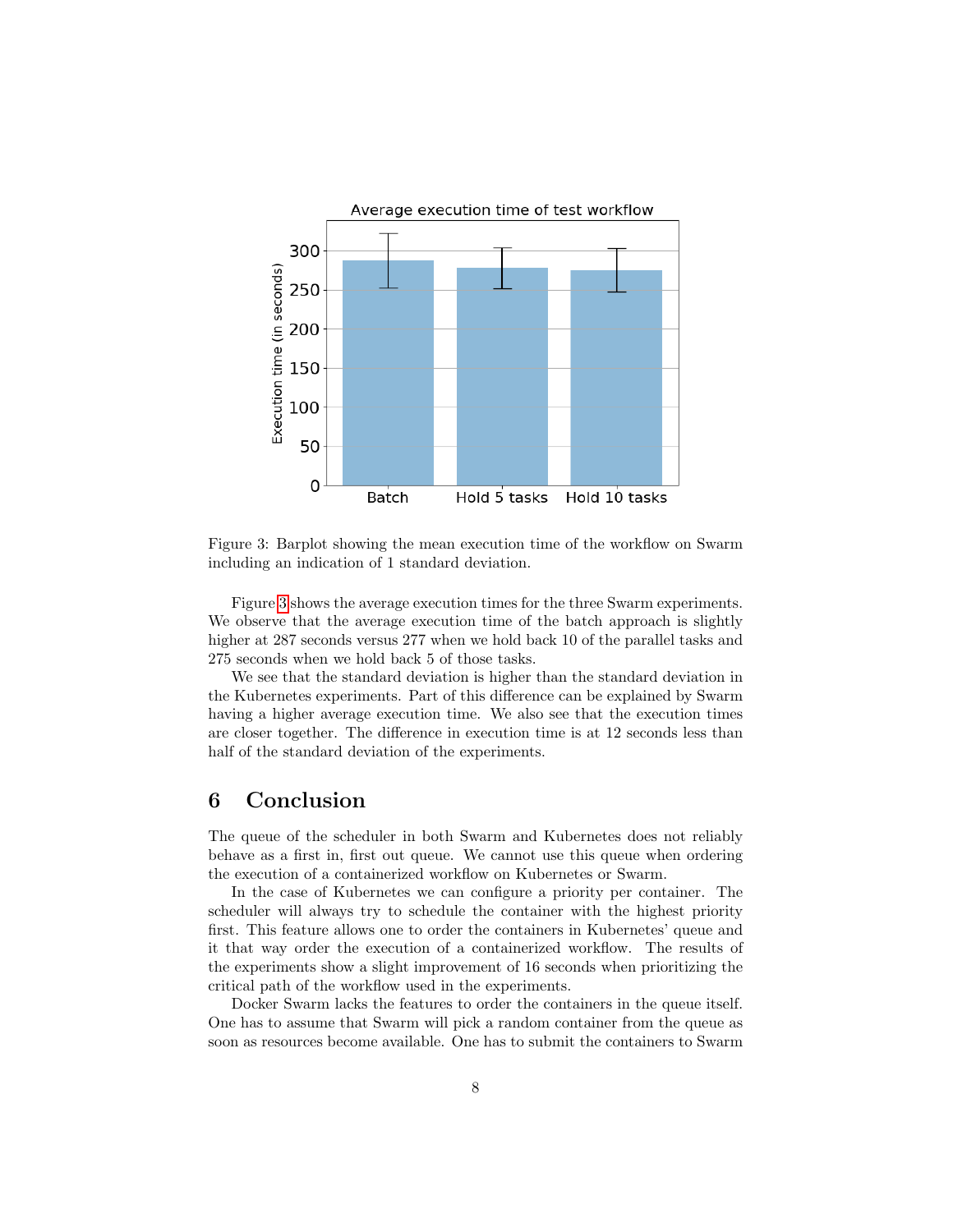in a carefully timed manner. By submitting containers after the first task of the critical path has finished we gain a slight improvement in the total execution time. The differences between the execution times are small, however, and the standard deviation over 100 experiments is relatively high. The results indicate a slight improvement but do not definitively prove that this method of ordering the tasks is effective.

# 7 Discussion

Kubernetes and Docker Swarm are not designed around workflows. This brings certain limitations. Containers can be configured with a resource reservation but the duration or estimated duration of a task cannot be indicated to the scheduler. Even in different scheduling strategies or custom schedulers, the container scheduler has no way of taking into account the context of the container. There are ways of indicating dependencies between containers but a dependency in that context means that one container has to be up and running before the other container can start. In the context of workflows a dependency means that a task has to finish before another task can start.

Workflow Management Systems in turn are often not designed around containers or container schedulers. Some workflow systems can be extended through plugins or operators. In this research we ordered the execution of a containerized workflow in a static setting. We first determined the order and then execute the workflow in that order. This can only be achieved when parameters such as resource use and duration are known beforehand. When running a workflow it may be useful to actively monitor the progress of a workflow and dynamically change the ordering of the tasks in the case of a task failure. This will require the WMS to interface with the container scheduler.

The experiments performed in this research can be expanded. In the case of Kubernetes we can set a unique priority for every task in the workflow and see how that approach compares, especially when preemption is disabled. In the case of Swarm we now wait until the first task of the critical path has finished, but we can also query the Docker API to see whether the task has started. We can also use a form of dynamic scheduling where we interface with the scheduler's API to determine when to submit which task.

The experiments performed have a high standard deviation. This is in part expected due to the nature of the experiments where there are many ways of executing the workflow used in the experiments. In future research one can do the same experiments with a different workflow or by leaving fewer different ordering options to the container scheduler to see if this high standard deviation persists. This may provide a more definitive answer as to the effectiveness of the ordering approaches.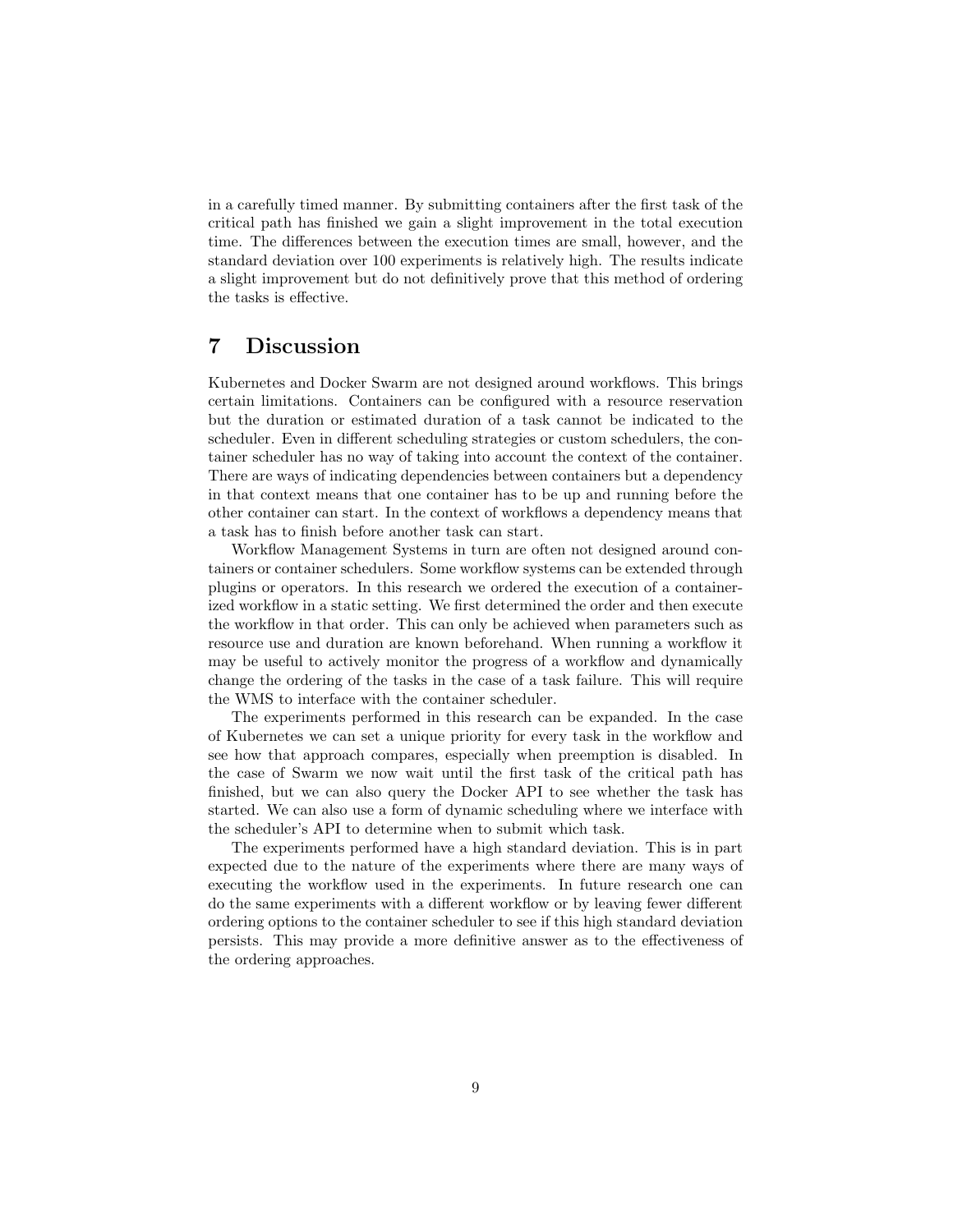### 8 Future Work

More research is needed into the behavior of the schedulers and their queues. Both Swarm and Kubernetes are open source. It should not be difficult to find the reason for the erratic behavior of the queue in the source code. We expect that the scheduler loops over the containers in the queue and schedules every container that it can schedule. When resources become available, the scheduler can be anywhere in its loop and thus anywhere in the queue. It might be worth to research whether this scheduling behavior can be modified or whether it is possible to provide an alternative scheduler, one that might be slower but is predictable.

This research focuses on Kubernetes and Docker Swarm. The same research can be done for other container schedulers such as HashiCorp's Nomad and Apache Mesos' Marathon.

### References

- <span id="page-9-0"></span>[1] "Kubernetes," [https://kubernetes.io/,](https://kubernetes.io/) Accessed 01-07-2018.
- <span id="page-9-1"></span>[2] "Docker Swarm," [https://docs.docker.com/engine/swarm/,](https://docs.docker.com/engine/swarm/) Accessed 01- 07-2018.
- <span id="page-9-2"></span>[3] C. S. Liew, M. P. Atkinson, M. Galea, T. F. Ang, P. Martin, and J. I. V. Hemert, "Scientific workflows: moving across paradigms," ACM Computing Surveys (CSUR), vol. 49, no. 4, p. 66, 2017.
- <span id="page-9-3"></span>[4] E. Deelman, K. Vahi, G. Juve, M. Rynge, S. Callaghan, P. J. Maechling, R. Mayani, W. Chen, R. F. da Silva, M. Livny et al., "Pegasus, a workflow management system for science automation," Future Generation Computer Systems, vol. 46, pp. 17–35, 2015.
- <span id="page-9-4"></span>[5] K. Wolstencroft, R. Haines, D. Fellows, A. Williams, D. Withers, S. Owen, S. Soiland-Reyes, I. Dunlop, A. Nenadic, P. Fisher et al., "The taverna workflow suite: designing and executing workflows of web services on the desktop, web or in the cloud," *Nucleic acids research*, vol. 41, no. W1, pp. W557–W561, 2013.
- <span id="page-9-5"></span>[6] T. Adufu, J. Choi, and Y. Kim, "Is container-based technology a winner for high performance scientific applications?" in Network Operations and Management Symposium (APNOMS), 2015 17th Asia-Pacific. IEEE, 2015, pp. 507–510.
- <span id="page-9-6"></span>[7] A. Bala and I. Chana, "A survey of various workflow scheduling algorithms in cloud environment," in 2nd National Conference on Information and Communication Technology (NCICT). sn, 2011, pp. 26–30.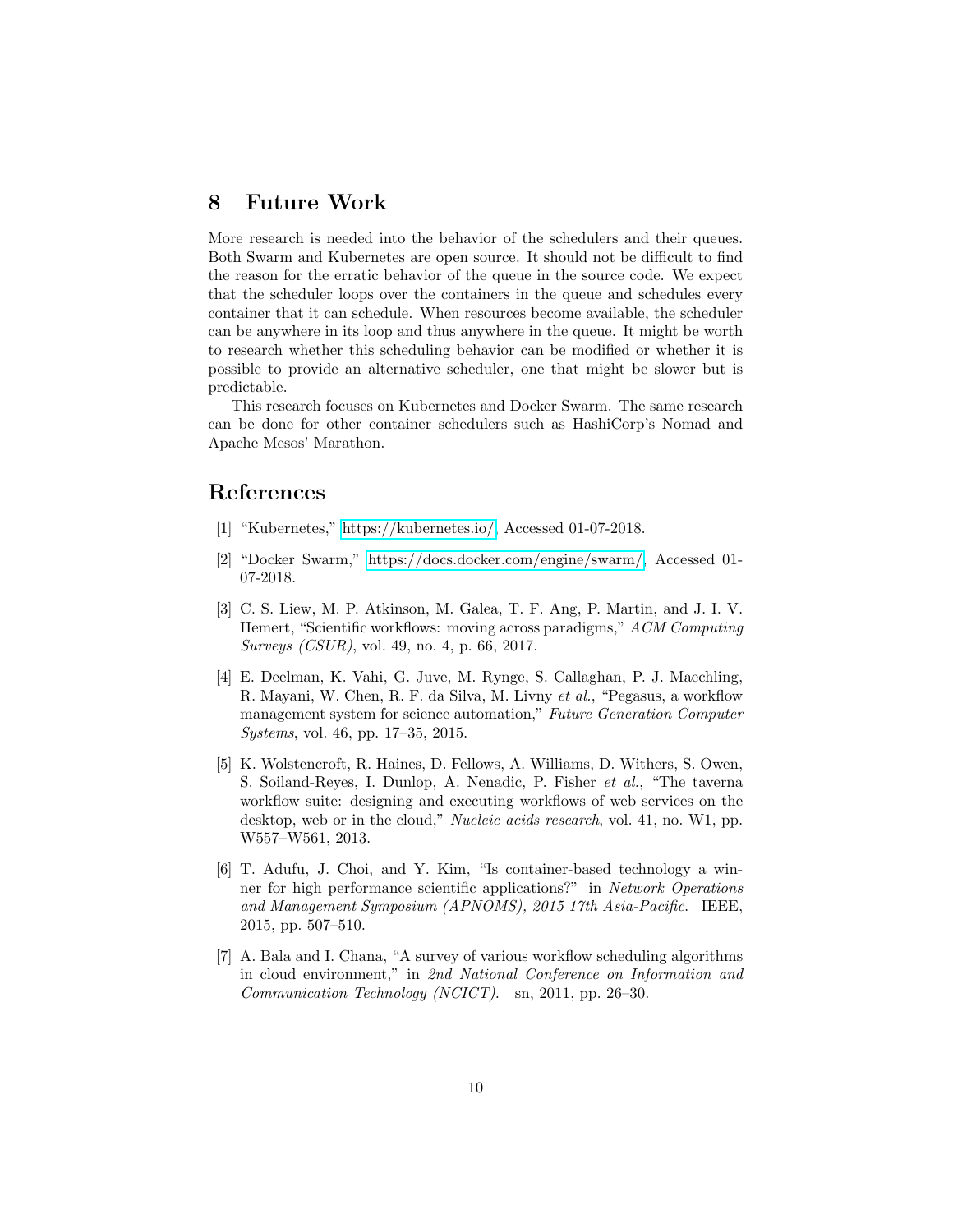- <span id="page-10-0"></span>[8] C. Zheng, B. Tovar, and D. Thain, "Deploying high throughput scientific workflows on container schedulers with makeflow and mesos," in *Proceed*ings of the 17th IEEE/ACM International Symposium on Cluster, Cloud and Grid Computing. IEEE Press, 2017, pp. 130–139.
- <span id="page-10-1"></span>[9] M. Albrecht, P. Donnelly, P. Bui, and D. Thain, "Makeflow: A portable abstraction for data intensive computing on clusters, clouds, and grids," in Proceedings of the 1st ACM SIGMOD Workshop on Scalable Workflow Execution Engines and Technologies. ACM, 2012, p. 1.
- <span id="page-10-2"></span>[10] B. Hindman, A. Konwinski, M. Zaharia, A. Ghodsi, A. D. Joseph, R. H. Katz, S. Shenker, and I. Stoica, "Mesos: A platform for fine-grained resource sharing in the data center." in NSDI, vol. 11, no. 2011, 2011, pp. 22–22.
- <span id="page-10-3"></span>[11] P. Bui, D. Rajan, B. Abdul-Wahid, J. Izaguirre, and D. Thain, "Work queue+ python: A framework for scalable scientific ensemble applications," in Workshop on python for high performance and scientific computing at sc11, 2011.
- <span id="page-10-4"></span>[12] "Argo - GitHub," [https://github.com/argoproj/argo,](https://github.com/argoproj/argo) Accessed 01-07-2018.
- <span id="page-10-5"></span>[13] Kubernetes Documentation, "Custom Resources," [https://kubernetes.io/](https://kubernetes.io/docs/concepts/extend-kubernetes/api-extension/custom-resources/) [docs/concepts/extend-kubernetes/api-extension/custom-resources/,](https://kubernetes.io/docs/concepts/extend-kubernetes/api-extension/custom-resources/) Accessed 01-07-2018.
- <span id="page-10-6"></span>[14] "Apache Airflow (incubating) website," [https://airflow.apache.org/,](https://airflow.apache.org/) Accessed 01-07-2018.
- <span id="page-10-7"></span>[15] "Airflow kubernetes integration," [https://issues.apache.org/jira/browse/](https://issues.apache.org/jira/browse/AIRFLOW-1314) [AIRFLOW-1314,](https://issues.apache.org/jira/browse/AIRFLOW-1314) Accessed 01-07-2018.
- <span id="page-10-8"></span>[16] "Stress - Manpage," [https://linux.die.net/man/1/stress,](https://linux.die.net/man/1/stress) Accessed 02-07- 2018.
- <span id="page-10-9"></span>[17] Isaac Klop, "task-emulator - GitHub," [https://github.com/IsaacKlop/](https://github.com/IsaacKlop/task-emulator) [task-emulator,](https://github.com/IsaacKlop/task-emulator) Accessed 02-07-2018.
- <span id="page-10-10"></span>[18] D.-H. Chang, J. H. Son, and M. H. Kim, "Critical path identification in the context of a workflow," Information and software Technology, vol. 44, no. 7, pp. 405–417, 2002.
- <span id="page-10-11"></span>[19] "Docker SDK for Python - GitHub," [https://github.com/docker/](https://github.com/docker/docker-py) [docker-py,](https://github.com/docker/docker-py) Accessed 08-07-2018.
- <span id="page-10-12"></span>[20] "Kubernetes Python Client - GitHub," [https://github.com/](https://github.com/kubernetes-client/python) [kubernetes-client/python,](https://github.com/kubernetes-client/python) Accessed 08-07-2018.
- <span id="page-10-13"></span>[21] Hashicorp, "Consul," [https://www.consul.io/,](https://www.consul.io/) Accessed 08-07-2018.